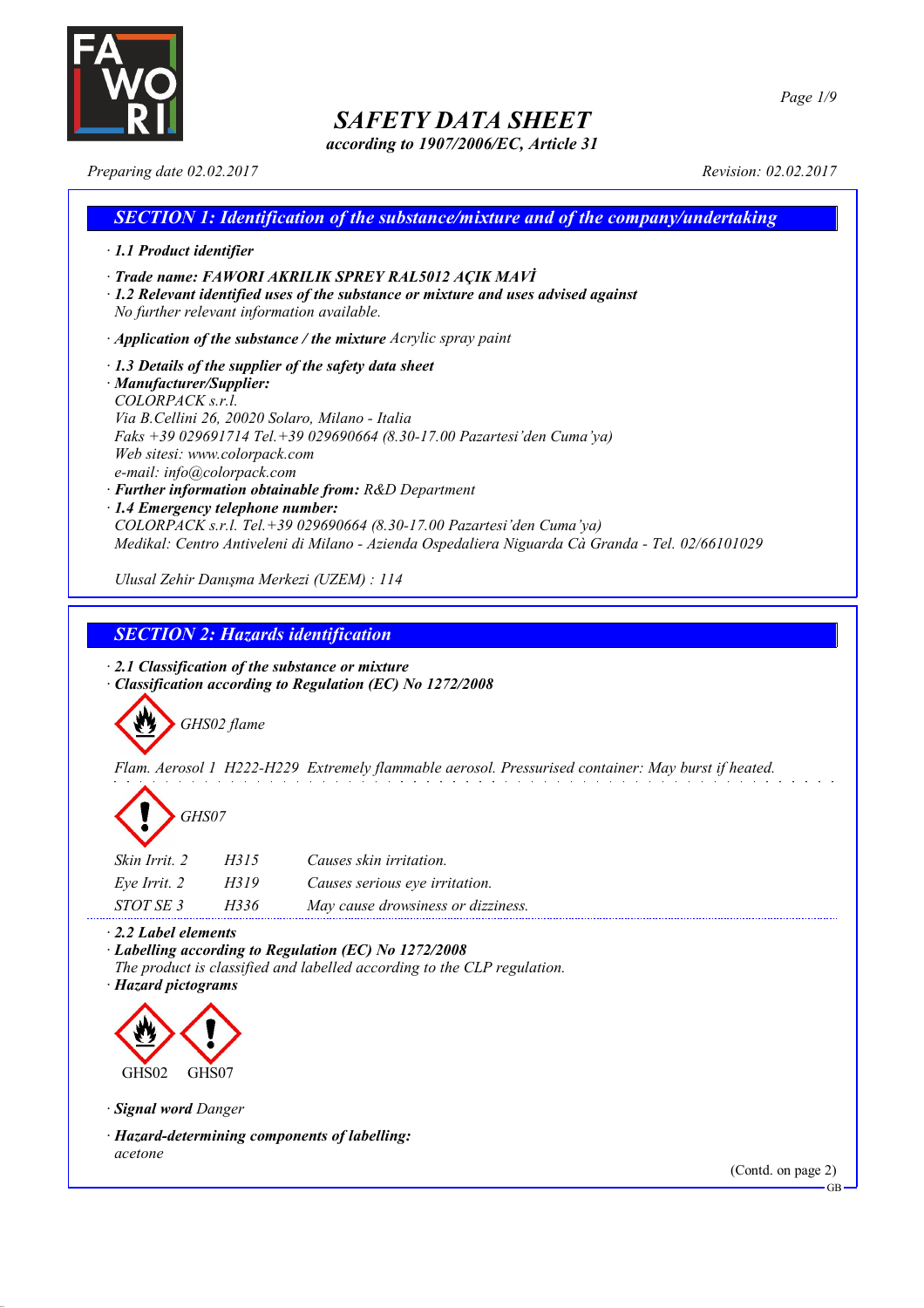*according to 1907/2006/EC, Article 31*

*Preparing date 02.02.2017 Revision: 02.02.2017*

### *Trade name: FAWORI AKRILIK SPREY RAL5012 AÇIK MAVİ*

(Contd. of page 1)

| · Hazard statements                                                                                                   |
|-----------------------------------------------------------------------------------------------------------------------|
| H222-H229 Extremely flammable aerosol. Pressurised container: May burst if heated.                                    |
| Causes skin irritation.<br>H315                                                                                       |
| H319<br>Causes serious eye irritation.                                                                                |
| May cause drowsiness or dizziness.<br>H336                                                                            |
| · Precautionary statements                                                                                            |
| <i>P101</i><br>If medical advice is needed, have product container or label at hand.                                  |
| <i>P102</i><br>Keep out of reach of children.                                                                         |
| <i>P103</i><br>Read label before use.                                                                                 |
| <i>P210</i><br>Keep away from heat/sparks/open flames/hot surfaces. - No smoking.                                     |
| Pressurized container: Do not pierce or burn, even after use.<br><i>P251</i>                                          |
| P305+P351+P338 IF IN EYES: Rinse cautiously with water for several minutes. Remove contact lenses, if                 |
| present and easy to do. Continue rinsing.                                                                             |
| Store locked up.<br><i>P405</i>                                                                                       |
| $P410 + P412$<br>Protect from sunlight. Do not expose to temperatures exceeding $50 \degree C/122 \degree F$ .        |
| Dispose of contents/container in accordance with local/regional/national/international<br><i>P501</i><br>regulations. |
| · Additional information:                                                                                             |

Pressurized container: protect from sunlight and do not expose to temperatures exceeding 50°C. Do not pierce or *burn, even after use.*

Do not spray on a naked flame or any incandescent material. Keep away from sources of ignition - No smoking. *· 2.3 Other hazards*

- *· Results of PBT and vPvB assessment*
- *· PBT: Not applicable.*
- *· vPvB: Not applicable.*

## *SECTION 3: Composition/information on ingredients*

- *· 3.2 Chemical characterisation: Mixtures*
- *· Description:*

| Dangerous components: |                                                                                                                                                                                           |              |
|-----------------------|-------------------------------------------------------------------------------------------------------------------------------------------------------------------------------------------|--------------|
|                       | cosolvent                                                                                                                                                                                 | $< 2.5\%$    |
|                       | Acute Tox. 4, H302; Acute Tox. 4, H312; Acute Tox. 4, H332; Skin Irrit. 2,<br>H315; Eye Irrit. 2, H319                                                                                    |              |
| $CAS. 67-64-1$        | acetone                                                                                                                                                                                   | $25 - 50\%$  |
|                       | EINECS: 200-662-2 $\otimes$ Flam. Lig. 2, H225; $\otimes$ Eye Irrit. 2, H319; STOT SE 3, H336                                                                                             |              |
| CAS: 68476-40-4       | Hydrocarbons, C3-4                                                                                                                                                                        | $25 - 50\%$  |
| EINECS: 270-681-9     | Elam. Gas 1, H220; Press. Gas C, H280                                                                                                                                                     |              |
| $CAS: 1330-20-7$      | <i>Xylol, Isomerengemisch (wenn Flammpunkt</i> <21 $^{\circ}$ C)                                                                                                                          | $10 - 25%$   |
|                       | Flam. Liq. 2, H225; $\Diamond$ Acute Tox. 4, H312; Acute Tox. 4, H332; Skin Irrit.<br>2. H315                                                                                             |              |
| CAS: 123-86-4         | n-butyl acetate                                                                                                                                                                           | $2.5 - 10\%$ |
|                       | EINECS: 204-658-1 & Flam. Liq. 3, H226; STOT SE 3, H336                                                                                                                                   |              |
| $CAS: 110-82-7$       | cyclohexane                                                                                                                                                                               | $< 2.5\%$    |
|                       | EINECS: 203-806-2 $\otimes$ Flam. Liq. 2, H225; $\otimes$ Asp. Tox. 1, H304; $\otimes$ Aquatic Acute 1, H400;<br>Aquatic Chronic 1, H410; $\Diamond$ Skin Irrit. 2, H315; STOT SE 3, H336 |              |
|                       | · Additional information: For the wording of the listed risk phrases refer to section 16.                                                                                                 | GB           |

(Contd. on page 3)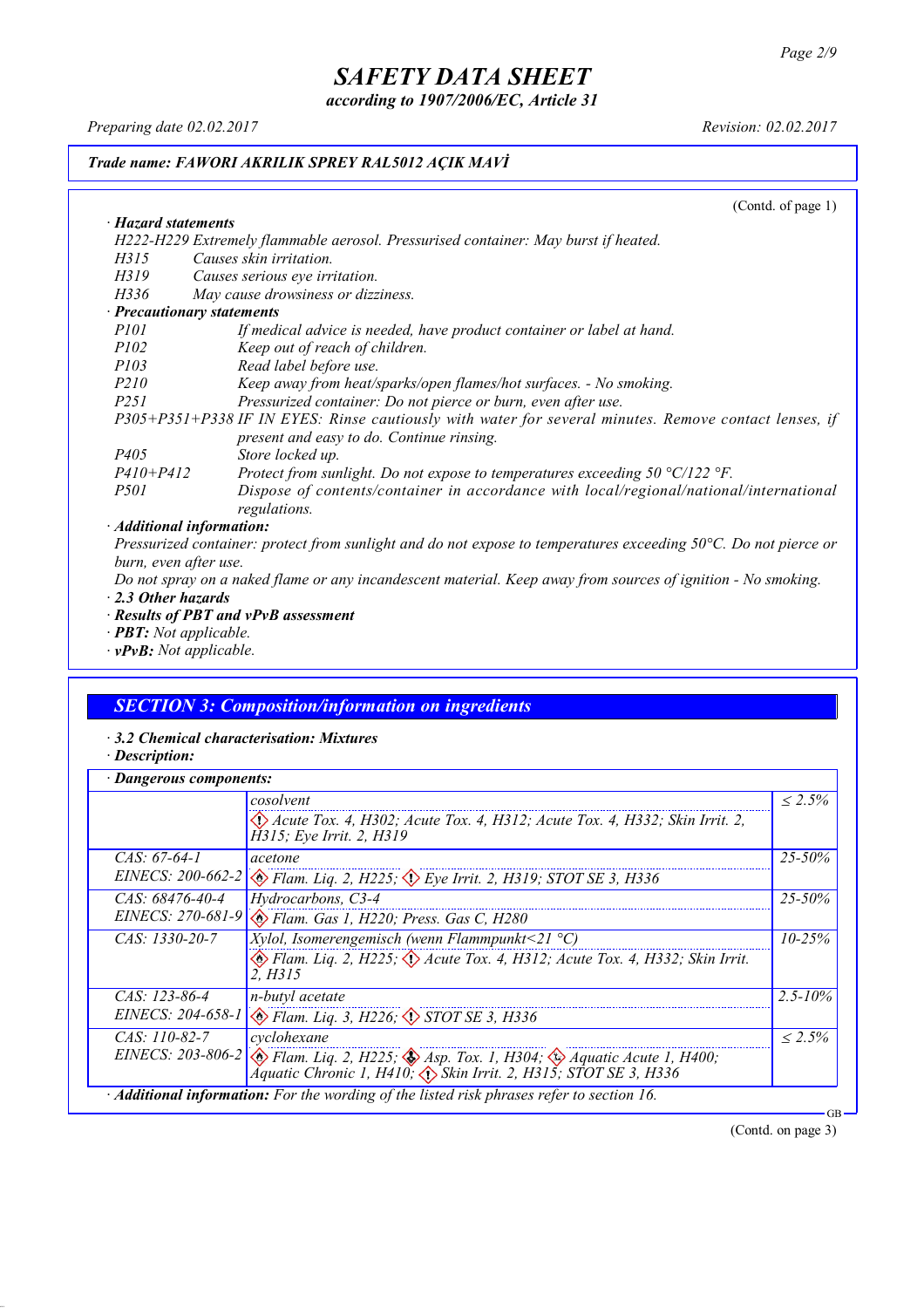*according to 1907/2006/EC, Article 31*

*Preparing date 02.02.2017 Revision: 02.02.2017*

#### *Trade name: FAWORI AKRILIK SPREY RAL5012 AÇIK MAVİ*

(Contd. of page 2)

#### *SECTION 4: First aid measures*

*· 4.1 Description of first aid measures*

*· General information:*

Symptoms of poisoning may even occur after several hours; therefore medical observation for at least 48 hours *after the accident.*

*· After inhalation:*

*Supply fresh air. If required, provide artificial respiration. Keep patient warm. Consult doctor if symptoms persist.*

*In case of unconsciousness place patient stably in side position for transportation.*

- *· After skin contact: Immediately rinse with water.*
- *· After eye contact:*

*Rinse opened eye for several minutes under running water. If symptoms persist, consult a doctor.*

*· After swallowing: If symptoms persist consult doctor.*

*· 4.2 Most important symptoms and effects, both acute and delayed No further relevant information available.*

*· 4.3 Indication of any immediate medical attention and special treatment needed*

*No further relevant information available.*

### *SECTION 5: Firefighting measures*

- *· 5.1 Extinguishing media*
- *· Suitable extinguishing agents: CO2, sand, extinguishing powder. Do not use water.*
- *· For safety reasons unsuitable extinguishing agents: Water with full jet*
- *· 5.2 Special hazards arising from the substance or mixture No further relevant information available.*
- *· 5.3 Advice for firefighters*
- *· Protective equipment: Mouth respiratory protective device.*

### *SECTION 6: Accidental release measures*

*· 6.1 Personal precautions, protective equipment and emergency procedures Wear protective equipment. Keep unprotected persons away.*

*· 6.2 Environmental precautions: Do not allow to enter sewers/ surface or ground water.*

*· 6.3 Methods and material for containment and cleaning up:*

*Dispose contaminated material as waste according to item 13. Ensure adequate ventilation.*

*Do not flush with water or aqueous cleansing agents*

- *· 6.4 Reference to other sections*
- *See Section 7 for information on safe handling.*
- *See Section 8 for information on personal protection equipment.*

*See Section 13 for disposal information.*

### *SECTION 7: Handling and storage*

*· 7.1 Precautions for safe handling*

*Ensure good ventilation/exhaustion at the workplace.*

- *Open and handle receptacle with care.*
- *· Information about fire - and explosion protection: Keep ignition sources away - Do not smoke.*
- *Protect against electrostatic charges.*

(Contd. on page 4)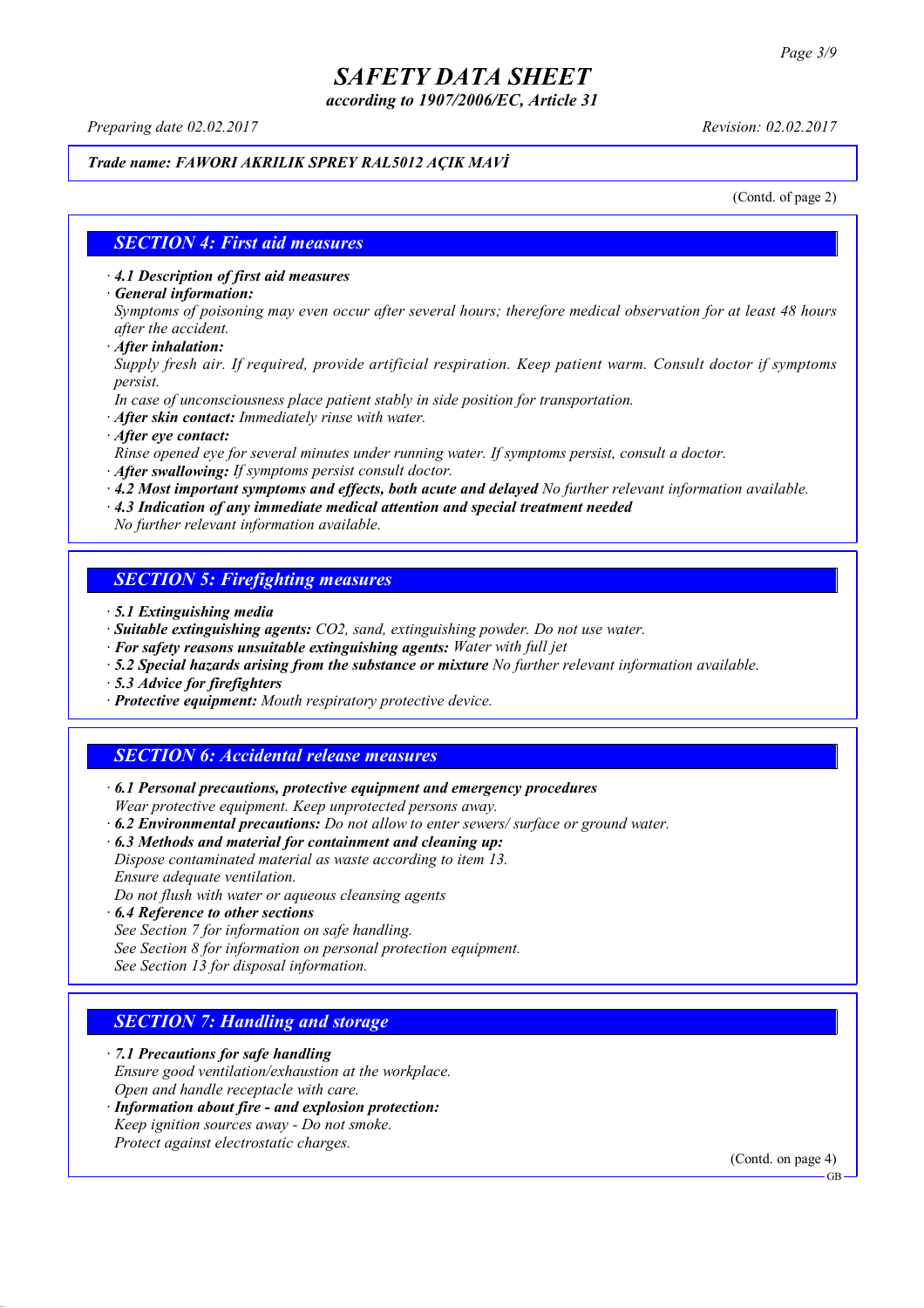*according to 1907/2006/EC, Article 31*

*Preparing date 02.02.2017 Revision: 02.02.2017*

### *Trade name: FAWORI AKRILIK SPREY RAL5012 AÇIK MAVİ*

(Contd. of page 3) *Pressurised container: protect from sunlight and do not expose to temperatures exceeding 50 °C, i.e. electric lights. Do not pierce or burn, even after use. Do not spray onto a naked flame or any incandescent material.*

- *· 7.2 Conditions for safe storage, including any incompatibilities · Storage:*
- *· Requirements to be met by storerooms and receptacles: Store in a cool location. Observe official regulations on storing packagings with pressurised containers.*
- *· Information about storage in one common storage facility: Not required. · Further information about storage conditions: Keep container tightly sealed. Do not seal receptacle gas tight. Store in cool, dry conditions in well sealed receptacles. Protect from heat and direct sunlight.*
- *· 7.3 Specific end use(s) No further relevant information available.*

### *SECTION 8: Exposure controls/personal protection*

- *· Additional information about design of technical facilities: No further data; see item 7.*
- *· 8.1 Control parameters · Ingredients with limit values that require monitoring at the workplace: 67-64-1 acetone WEL Short-term value: 3620 mg/m³, 1500 ppm Long-term value: 1210 mg/m³, 500 ppm 1330-20-7 Xylol, Isomerengemisch (wenn Flammpunkt<21 °C) WEL Short-term value: 441 mg/m³, 100 ppm Long-term value: 220 mg/m³, 50 ppm Sk, BMGV 123-86-4 n-butyl acetate WEL Short-term value: 966 mg/m³, 200 ppm Long-term value: 724 mg/m³, 150 ppm 111-76-2 2-Butoxyethanol WEL Short-term value: 246 mg/m³, 50 ppm Long-term value: 123 mg/m³, 25 ppm Sk, BMGV · Ingredients with biological limit values: 1330-20-7 Xylol, Isomerengemisch (wenn Flammpunkt<21 °C) BMGV 650 mmol/mol creatinine Medium: urine Sampling time: post shift Parameter: methyl hippuric acid 111-76-2 2-Butoxyethanol BMGV 240 mmol/mol creatinine Medium: urine Sampling time: post shift Parameter: butoxyacetic acid · Additional information: The lists valid during the making were used as basis.* (Contd. on page 5)

GB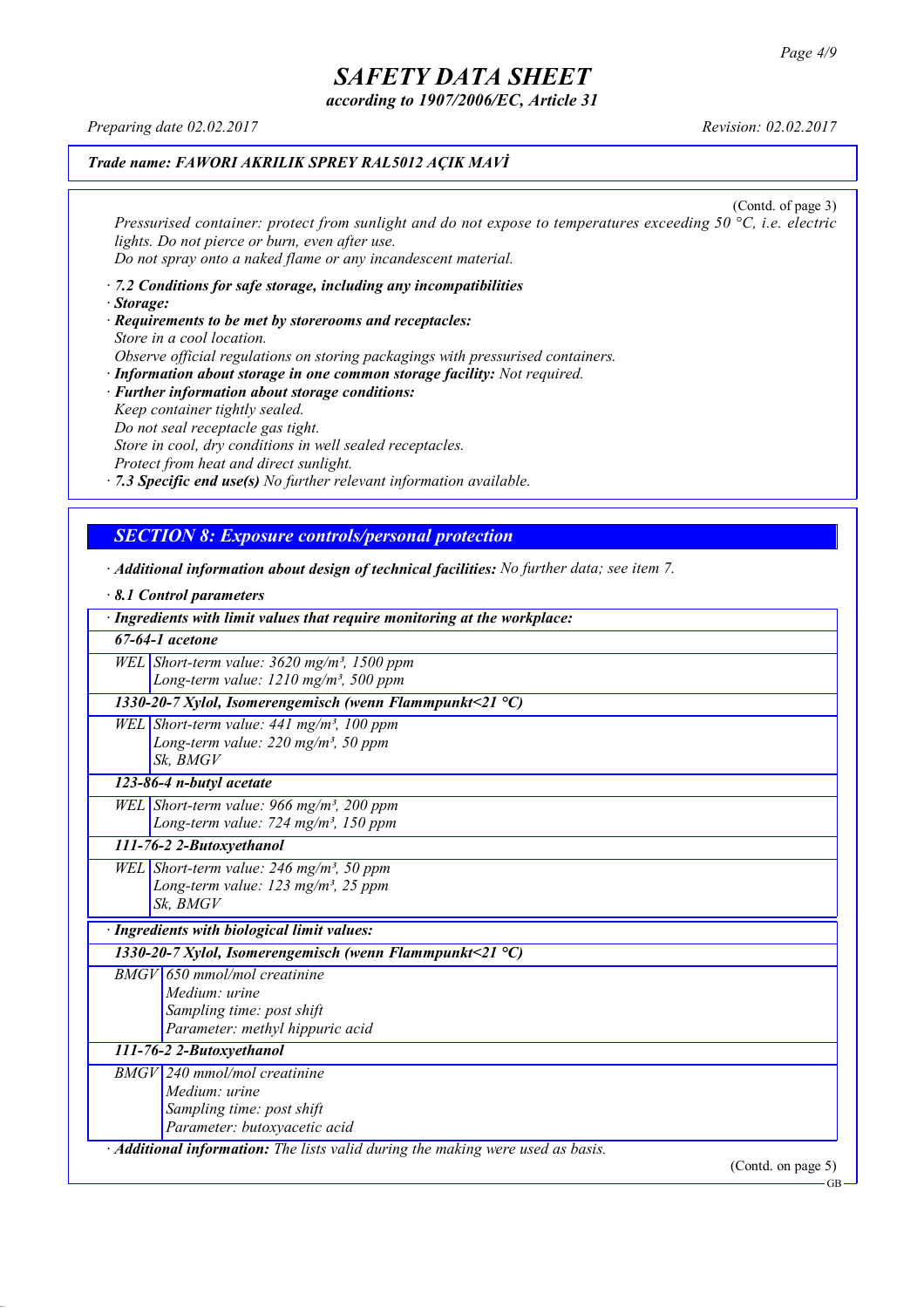*according to 1907/2006/EC, Article 31*

*Preparing date 02.02.2017 Revision: 02.02.2017*

#### *Trade name: FAWORI AKRILIK SPREY RAL5012 AÇIK MAVİ*

(Contd. of page 4)

*· 8.2 Exposure controls*

- *· Personal protective equipment:*
- *· General protective and hygienic measures:*

*Keep away from foodstuffs, beverages and feed. Immediately remove all soiled and contaminated clothing Wash hands before breaks and at the end of work. Avoid contact with the eyes.*

*Avoid contact with the eyes and skin.*

#### *· Respiratory protection:*

In case of brief exposure or low pollution use respiratory filter device. In case of intensive or longer exposure use *self-contained respiratory protective device.*

*· Protection of hands:*



*Protective gloves*

*The glove material has to be impermeable and resistant to the product/ the substance/ the preparation.* Due to missing tests no recommendation to the glove material can be given for the product/ the preparation/ the *chemical mixture.*

Selection of the glove material on consideration of the penetration times, rates of diffusion and the degradation *· Material of gloves*

The selection of the suitable gloves does not only depend on the material, but also on further marks of quality and *varies from manufacturer to manufacturer. As the product is a preparation of several substances, the resistance* of the glove material can not be calculated in advance and has therefore to be checked prior to the application.

*· Penetration time of glove material*

The exact break trough time has to be found out by the manufacturer of the protective gloves and has to be *observed.*

*· Eye protection:*



*Tightly sealed goggles*

| $\cdot$ 9.1 Information on basic physical and chemical properties<br><b>General Information</b> |                                    |  |
|-------------------------------------------------------------------------------------------------|------------------------------------|--|
| $\cdot$ Appearance:                                                                             |                                    |  |
| Form:                                                                                           | Aerosol                            |  |
| Colour:                                                                                         | According to product specification |  |
| · Odour:                                                                                        | Characteristic                     |  |
| $\cdot$ Change in condition                                                                     |                                    |  |
| <b>Boiling point/Boiling range:</b>                                                             | Not applicable, as aerosol.        |  |
| · Flash point:                                                                                  | $\leq$ 0 °C                        |  |
| · Ignition temperature:                                                                         | $>$ 400 °C                         |  |
| · Danger of explosion:                                                                          | Not determined.                    |  |
| · Explosion limits:                                                                             |                                    |  |
| Lower:                                                                                          | 1.8 Vol $\%$                       |  |

GB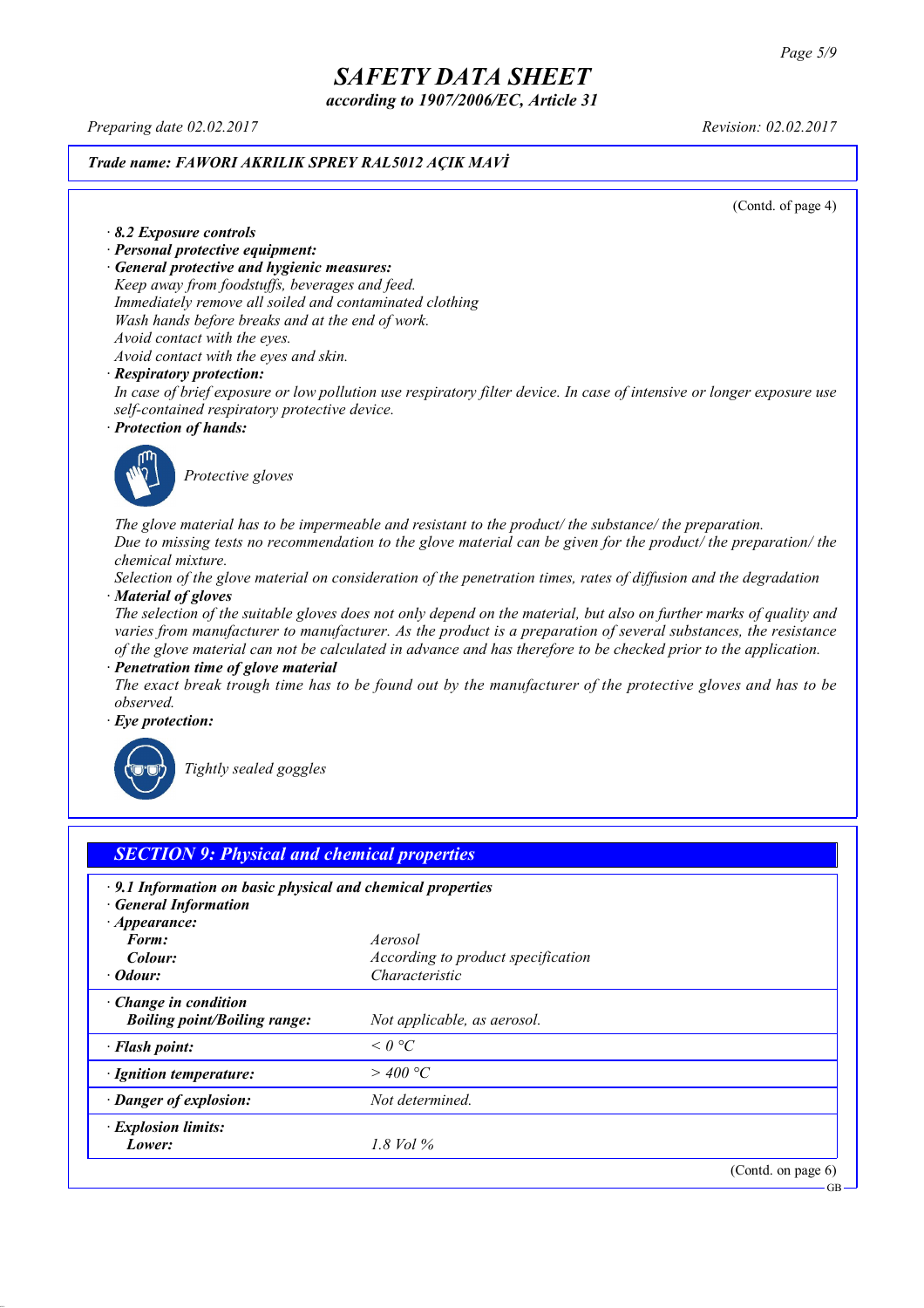*according to 1907/2006/EC, Article 31*

*Preparing date 02.02.2017 Revision: 02.02.2017*

#### *Trade name: FAWORI AKRILIK SPREY RAL5012 AÇIK MAVİ*

|                                                                   |                                                             | (Contd. of page 5) |
|-------------------------------------------------------------------|-------------------------------------------------------------|--------------------|
| <b>Upper:</b>                                                     | 9.5 Vol $\%$                                                |                    |
| $\cdot$ Vapour pressure at 20 °C:                                 | $4.5\,bar$                                                  |                    |
| $\cdot$ Density at 20 °C:<br>$\cdot$ Vapour density at 20 °C      | $0.95$ g/cm <sup>3</sup><br>$>l$ g/cm <sup>3</sup> (hava=1) |                    |
| · Solubility in / Miscibility with<br>water:                      | Partly miscible.                                            |                    |
| · Partition coefficient (n-octanol/water): Not determined.        |                                                             |                    |
| $\cdot$ <i>Viscosity:</i><br>Kinematic:                           | Not determined.                                             |                    |
| · Solvent content:<br>$VOC$ (EC)<br>$\cdot$ 9.2 Other information | $600$ g/l<br>No further relevant information available.     |                    |

### *SECTION 10: Stability and reactivity*

*· 10.1 Reactivity*

- *· 10.2 Chemical stability*
- *· Thermal decomposition / conditions to be avoided: No decomposition if used according to specifications.*
- *· 10.3 Possibility of hazardous reactions No dangerous reactions known.*
- *· 10.4 Conditions to avoid No further relevant information available.*
- *· 10.5 Incompatible materials: No further relevant information available.*
- *· 10.6 Hazardous decomposition products: No dangerous decomposition products known.*

## *SECTION 11: Toxicological information*

*· 11.1 Information on toxicological effects*

*· Acute toxicity:*

*· LD/LC50 values relevant for classification:*

*110-82-7 cyclohexane*

*Oral LD50 12705 mg/kg (rat)*

- *· Primary irritant effect:*
- *· on the skin: No irritant effect.*
- *· on the eye: Irritating effect.*
- *· Sensitisation: No sensitising effects known.*
- *· Additional toxicological information:*

*The product shows the following dangers according to the calculation method of the General EU Classification Guidelines for Preparations as issued in the latest version:*

*Harmful Irritant*

### *SECTION 12: Ecological information*

*· 12.1 Toxicity*

- *· Aquatic toxicity: No further relevant information available.*
- *· 12.2 Persistence and degradability No further relevant information available.*
- *· 12.3 Bioaccumulative potential No further relevant information available.*

(Contd. on page 7) **GB**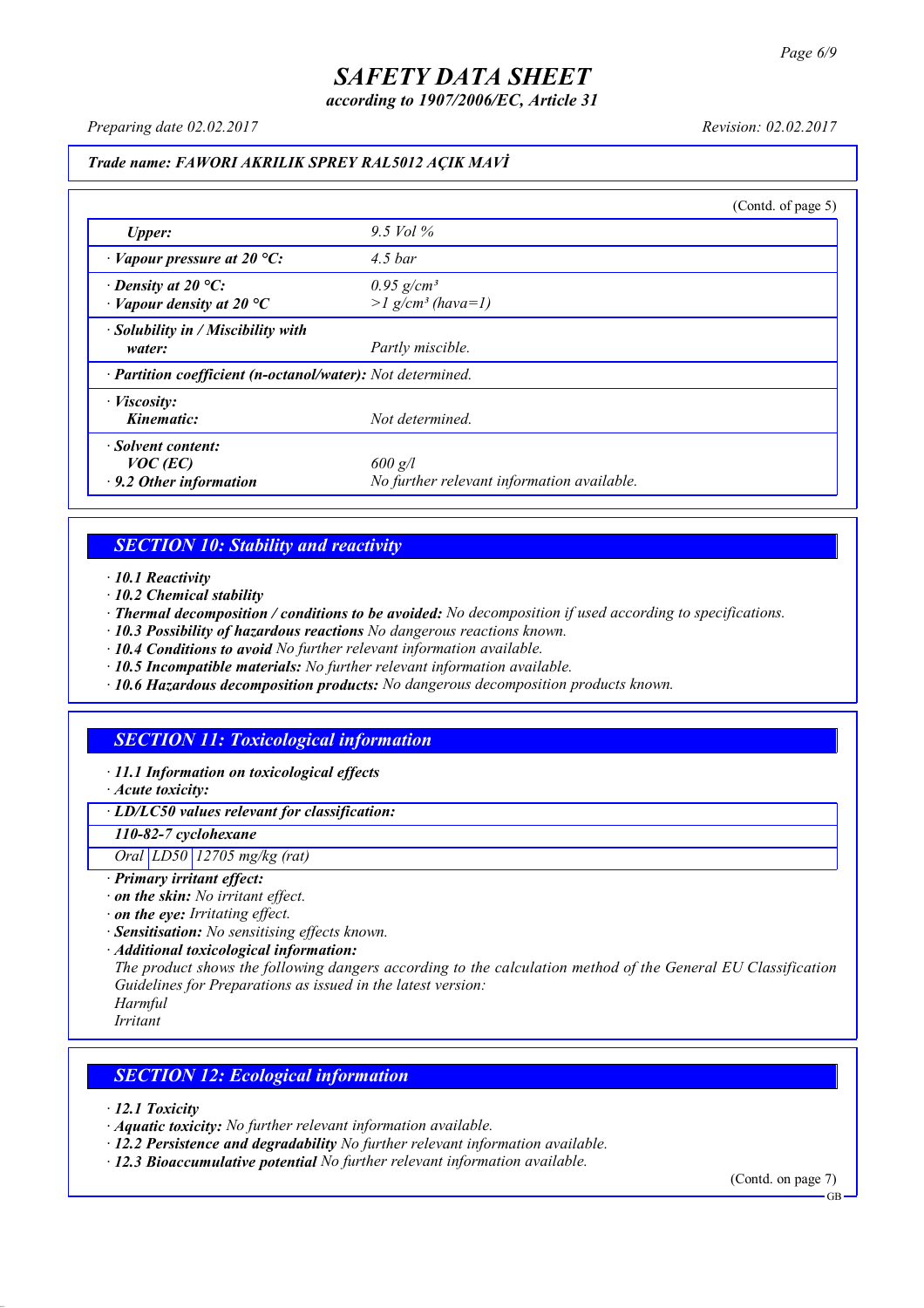*according to 1907/2006/EC, Article 31*

*Preparing date 02.02.2017 Revision: 02.02.2017*

### *Trade name: FAWORI AKRILIK SPREY RAL5012 AÇIK MAVİ*

(Contd. of page 6)

*· 12.4 Mobility in soil No further relevant information available.*

*· Additional ecological information:*

*· General notes:*

*Water hazard class 1 (German Regulation) (Self-assessment): slightly hazardous for water*

Do not allow undiluted product or large quantities of it to reach ground water, water course or sewage system.

## *· 12.5 Results of PBT and vPvB assessment*

*· PBT: Not applicable.*

*· vPvB: Not applicable.*

*· 12.6 Other adverse effects No further relevant information available.*

#### *SECTION 13: Disposal considerations*

*· 13.1 Waste treatment methods*

*· Recommendation*

*Must not be disposed together with household garbage. Do not allow product to reach sewage system.*

*· Uncleaned packaging:*

*· Recommendation: Disposal must be made according to official regulations.*

| <b>SECTION 14: Transport information</b>                   |                     |                    |
|------------------------------------------------------------|---------------------|--------------------|
| $\cdot$ 14.1 UN-Number                                     |                     |                    |
| ADR, IMDG, IATA                                            | UN1950              |                    |
| $\cdot$ 14.2 UN proper shipping name                       |                     |                    |
| $·$ <i>ADR</i>                                             | 1950 AEROSOLS       |                    |
| $\cdot$ IMDG                                               | <b>AEROSOLS</b>     |                    |
| ·IATA                                                      | AEROSOLS, flammable |                    |
| · 14.3 Transport hazard class(es)                          |                     |                    |
| $·$ <i>ADR</i>                                             |                     |                    |
|                                                            |                     |                    |
| $\cdot$ Class                                              | 2 5F Gases.         |                    |
| $\cdot$ Label                                              | 2.1                 |                    |
| · IMDG, IATA                                               |                     |                    |
|                                                            |                     |                    |
| $\cdot$ Class                                              | 2.1                 |                    |
| $-Label$                                                   | 2.1                 |                    |
| · 14.4 Packing group                                       |                     |                    |
| ADR, IMDG, IATA                                            | Void                |                    |
| $\cdot$ 14.5 Environmental hazards:<br>· Marine pollutant: | N <sub>o</sub>      |                    |
| · 14.6 Special precautions for user                        | Warning: Gases.     |                    |
|                                                            |                     | (Contd. on page 8) |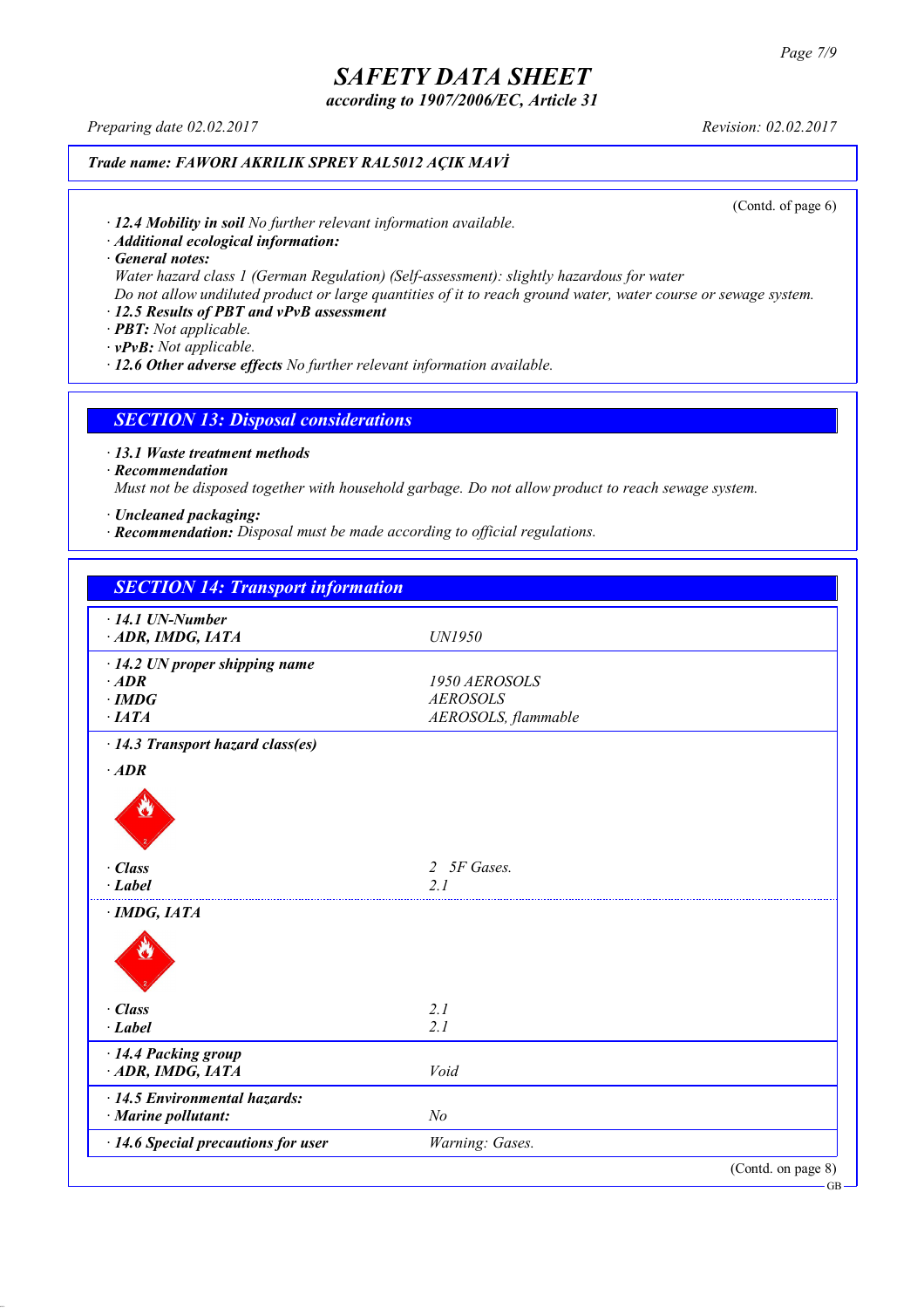*according to 1907/2006/EC, Article 31*

*Preparing date 02.02.2017 Revision: 02.02.2017*

#### *Trade name: FAWORI AKRILIK SPREY RAL5012 AÇIK MAVİ*

(Contd. of page 7) *· Danger code (Kemler): - · EMS Number: F-D,S-U · 14.7 Transport in bulk according to Annex II of MARPOL73/78 and the IBC Code Not applicable. · Transport/Additional information: · ADR · Limited quantities (LQ) 1L · Excepted quantities (EQ) Code: E0 Not permitted as Excepted Quantity · Transport category 2 · Tunnel restriction code D · IMDG · Limited quantities (LQ) 1L · Excepted quantities (EQ) Code: E0 Not permitted as Excepted Quantity · UN "Model Regulation": UN1950, AEROSOLS, 2.1*

### *SECTION 15: Regulatory information*

*· 15.1 Safety, health and environmental regulations/legislation specific for the substance or mixture*

*· National regulations:*

*Class Share in %*

*NK 55.5*

*· 15.2 Chemical safety assessment: A Chemical Safety Assessment has not been carried out.*

### *SECTION 16: Other information*

This information is based on our present knowledge. However, this shall not constitute a guarantee for any *specific product features and shall not establish a legally valid contractual relationship.*

#### *· Relevant phrases*

*H220 Extremely flammable gas. H225 Highly flammable liquid and vapour. H226 Flammable liquid and vapour. H280 Contains gas under pressure; may explode if heated. H302 Harmful if swallowed. H304 May be fatal if swallowed and enters airways. H312 Harmful in contact with skin. H315 Causes skin irritation. H319 Causes serious eye irritation. H332 Harmful if inhaled. H336 May cause drowsiness or dizziness. H400 Very toxic to aquatic life. H410 Very toxic to aquatic life with long lasting effects. · Contact: Murat Küçükkul / TSE - Safety Data Sheet preparer certified.*

*The certificate ID and date of the document: GBF-A-0-2289 / 23.03.2016*

(Contd. on page 9)

GB